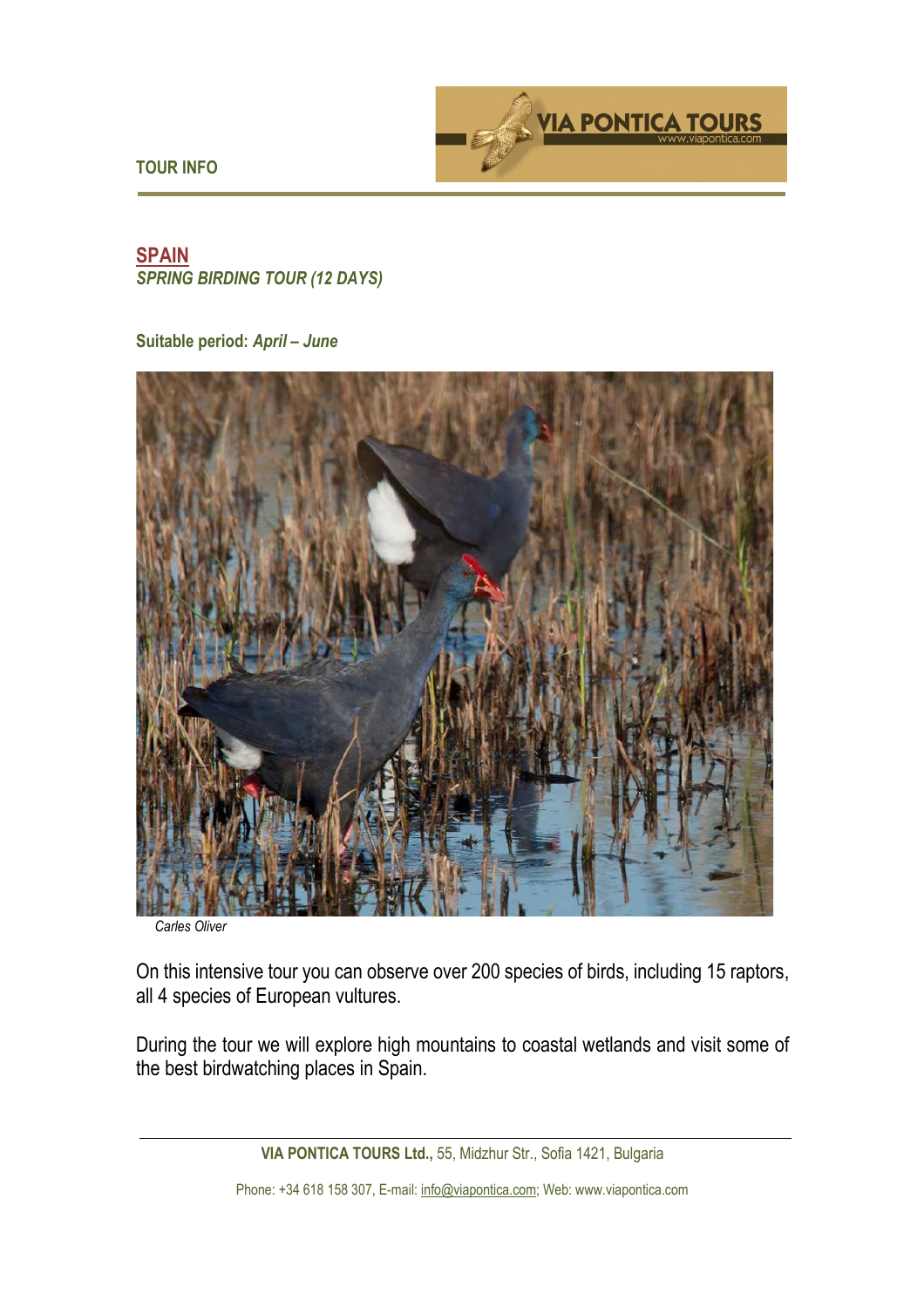### **Day by day itinerary**

# **Day 1**

Meet and welcome in the Barcelona International Airport. Transfer to Pyrenees and birding in Lleida Steppes for this morning. Here we will have our first's views of some wonderful birds including *Little Bustard, Montagu's Harrier, Roller, Short-toed Eagle, Tawny Pipit, Stone Curlew, Ortolan Bunting or Turtle Dove*. The area is noted for the variety of its birdlife so a good list will be done in the first hours of the tour. Mid-afternoon arrival to our hotel, where we will enjoy our firsts views on *Black, Egyptian, Griffon & Bearded Vultures*!

# **Day 2**

Full day birding in Boumort Game Reserve, considered one of the five best places for raptors in Europe. All four species of vultures will appear along with *Booted & Golden Eagles. Wryneck, W Orphean Warbler, Golden Oriole, Red-backed Shrike, Woodlark, Rock Sparrow, Bee-eater* and *Subalpine Warbler* will complete the list!

# **Day 3**

Before heading to Los Monegros steppe lands we will do a stop in the high mountain grassland near our hotel. This is a wonderful place for *Citril Finches*, as over 40 of them can be seen in a morning from mid-June onwards. Lammergeier is also likely to appear. Arrival to our accommodation in Los Monegros for lunch and afternoon birding in the area around. Here *Blue Rock Thrush, Black Wheatear, Hoopoe, Dartford Warbler, Black-eared Wheatear* and *Thekla Lark* will appear. We will have an early dinner as a nocturnal trip is waiting for us! (see explanation on day 4).

### **Day 4**

Full day in the steppe-lands. We will have first looks into *Pin-tailed & Black-bellied Sandgrouses, Calandra, Lesser & Greater Short-toed Larks*, and the poorly known *Dupont's Lark*, if being a bit lucky! *Little Bustards, Stone Curlews* and *Spectacled Warblers* are also common here! After dinner we will go to enjoy the nocturnal trip. *Red-necked Nightjar, Barn Owl, Scops Owl* and *Long-eared Owl* will easily appear and will give excellent chances to photographers!

### **Day 5**

Early morning visit to Belchite, to have better views on *Dupont's Lark*. This really rare bird (the most endangered passerine in Europe) has its biggest populations in the Ebro basin. Other birds appearing here includes *Lesser Kestrel & Pin-tailed Sandgrouse, Red-billed Chough*. Transfer to Gredos Mountains, expecting to arrive about 6:00pm

### **Day 6**

In the morning we will explore the rocky slopes of Gredos Mountains. Here we will see *Common Rock Thrush*, "Gredos Bluethroat", a gorgeous variety showing no central spot in its blue gorge, *Common Crossbill, Rock Bunting, Water Pipit, Citril Finch, Northern Wheatear, Firecrest* and the magnificient *Spanish Ibex* along with many other birdlife.

After lunch we will do the short transfer to Monfragüe. Along our way we will have some stops to have first's views on birds like *Iberian Flycatcher, Spanish Sparrow, Spanish Magpie, Black Stork* along with other interesting birds such as *Black Vulture, Booted Eagle, Woodchat Shrike* and *Cirl Bunting.*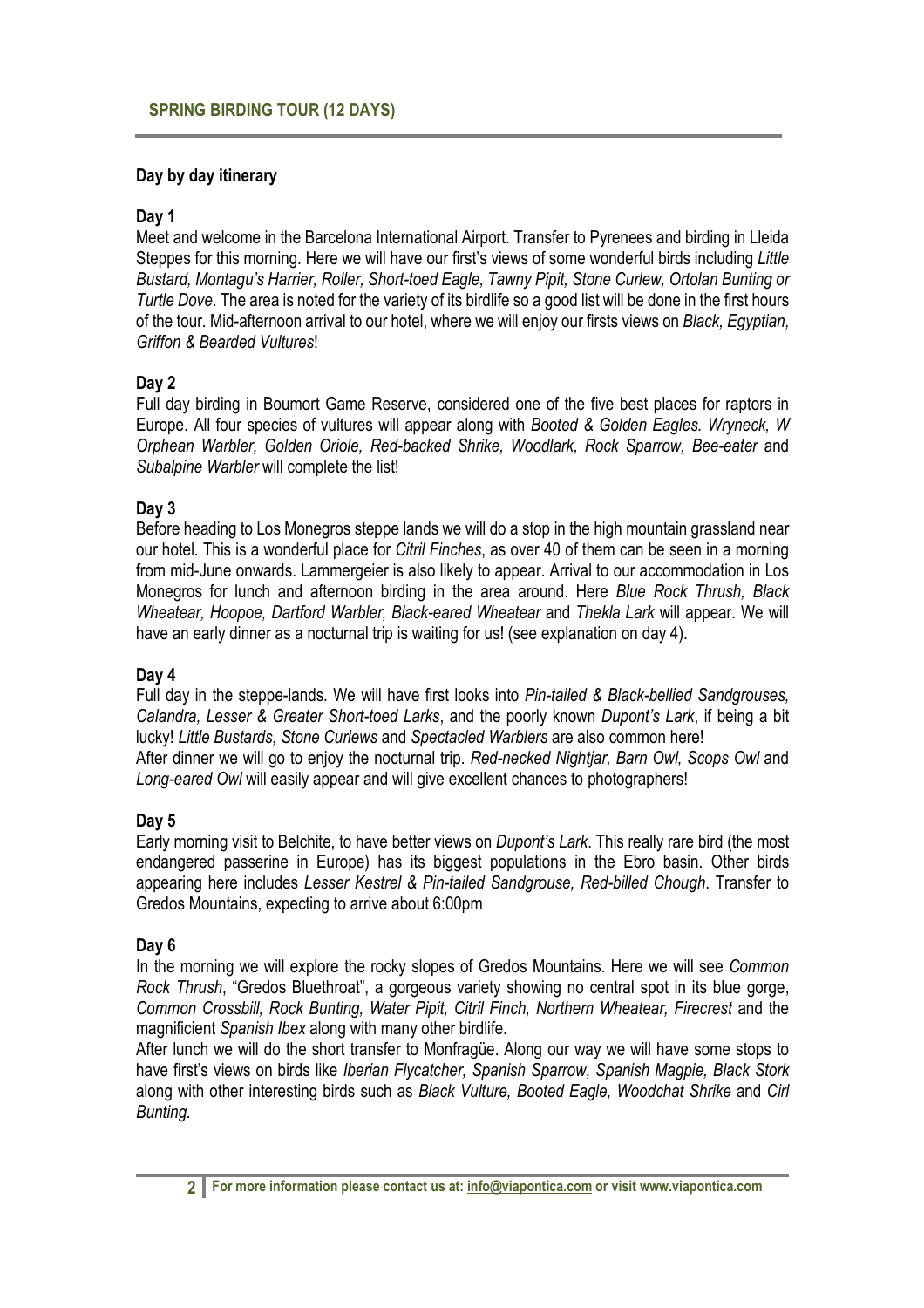# **Day 7**

Full day birding in Monfragüe, the paradise for raptors in Europe. *Black & Egyptian Vultures* are common here as it is so *Booted & Short-toed Eagles*. We will look for two very special raptors: *Spanish Imperial Eagle* (7 territories whitin the National Park) and *Black-winged Kite*. Along with them a really long list of birds living in the "dehesa" ambient: *Melodious, Sardinian, Dartford & W Orphean Warblers, Thekla Lark, Spanish Magpie, Spanish Sparrow, Hoopoe, Roller, Iberian Green Woodpecker, Black Stork, Red-rumped Swallow & Iberian Grey Shrike* will all occur. During the afternoon we will look for *Eagle Owl* and *White-rumped Swifts*!!

#### **Day 8**

Full day in the Plains of Cáceres. Here we will enjoy the majestic flocks of *Great Bustards* in the cereal-steppes. Along with them, good numbers of *Little Bustards, Pin-tailed and Black-bellied Sandgrouses* live here. *Calandra Lark* is fairly, as it is so *Greater Short-toed Lark*. In the late afternoon we will visit Trujillo to observe the amazing numbers of *Lesser Kestrels, Pallid & Common Swifts* coming back to their nesting sites in the centre of the town!

#### **Day 9**

Early morning start to visit one of the few nesting sites of *Rufous Bush Robin* in northern Extremadura. After enjoying this spot, we will visit the Arrocampo wetlands. Here we will have chances for some interesting birds including *Little Bittern, Purple Swamphen, Eurasian Spoonbill, Penduline Tit and Cetti's, Fan-tailed, Savi's and Great Reed Warblers*. The area also supports some *Great Bitterns* along with *Squacco and Black-crowned Night Herons*. Here we will also spot two alien birds living in the grasslands; *Red Avadavat and Common Waxbill*.

During the afternoon transfer to our next spot in La Mancha Húmeda, arrival to our hotel and free evening.

#### **Day 10**

Morning birding visiting some lagoons around and near Pedro Muñoz. We are in La Mancha Húmeda, a huge area in Castilla where over 400 endorheic lagoons are located. Here are living really interesting birds such as the endangered *White-headed Duck* along with *Red-crested Pochard, Greater Flamingo, Purple Heron, Black-necked Grebe, Cetti's Warbler, Penduline Tit and Bearded Tit*. Some pairs of the highly endangered *Marbled Duck* are also nesting in the area depending on the year.

Afternoon transfer to Ebro Delta, check in and birding in the late afternoon. We will visit a colony of herons right beside our accommodation. Hundreds of heron will be getting in and out of their nests including *Night, Squacco & Purple Herons* as well as *Little, Cattle & Great White Egrets*. *Little Bittern* and *Savi's* and *Moustached Warblers* also live here.

#### **Day 11**

Full day of biding in Ebro Delta to enjoy the big flocks of *Glossy Ibises* and *Greater Flamingoes* feeding in the marshes and the paddy fields. *Audouin's and Slender-billed Gulls* are both common in some areas and we will visit the huge colonies of these species along with Little, *Common, Sandwich's* and *Caspian Terns* nesting in the salt marshes and the beaches. Both *Whiskered* and *Gull-billed* Terns seem to be everywhere as it is so the *Purple Swamphens*. *Collared Pratincoles* are also locally common here. *Mediterranean Gulls* are scarcer but still we will have some of them. The area is also excellent for waders: S*anderlings, Curlew Sandpipers, Ruffs, Godwits* and *Whimbrels*